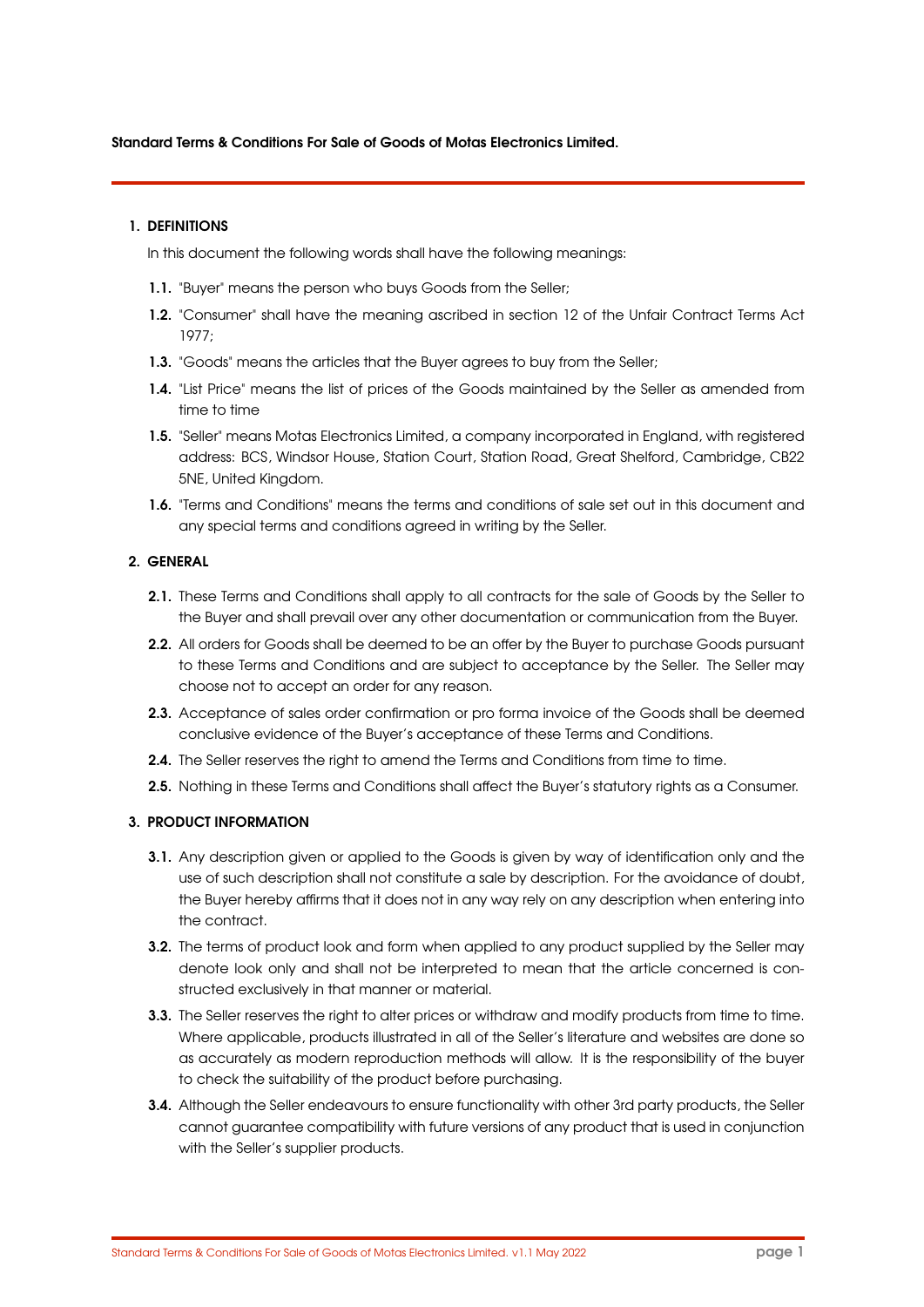### 4. PRICE AND PAYMENT

- 4.1. The price of the Goods shall be that stipulated in the Seller's current List Price/on the Seller's website/as contained in the Seller's Quotation (as applicable) at the date of order or as agreed between the parties. The price is in GBP pound sterling inclusive of any required VAT payable. All goods are sold ex-works. Carriage and any import/customs duty shall be paid for by the Buyer unless agreed otherwise between the parties.
- **4.2.** Payment of the total purchase price (including any required VAT and any delivery charges) must be made in full before dispatch of the Goods.

## 5. DELIVERY SERVICE

- 5.1. Unless otherwise agreed in writing, delivery of the Goods shall take place at the address specified by the Buyer within the timescale specified by the Seller.
- 5.2. Standard delivery is conducted using a third-party courier or third-party postal service. Delivery times vary according to each mode of transportation.
- 5.3. Any delivery period specified by the Seller is an estimate only and shall not be of the essence of the contract.
- 5.4. The Seller shall use its reasonable endeavours to meet any stated delivery period or booked delivery date. In any event, time of delivery period or delivery booking shall not be of the essence and the Seller shall not be liable for any losses, costs, damages or expenses incurred by the Buyer or any third party arising directly or indirectly out of any failure to meet any estimated delivery period or date.
- **5.5.** If the Seller is unable to complete delivery whilst the Goods are in transit for reasons beyond its control, then the Buyer shall be liable for any wasted delivery expenses incurred by the Seller.
- 5.6. Title and risk in the Goods shall pass to the Buyer upon delivery of the Goods.

#### 6. CANCELLATION AND RETURNS

- 6.1. During delivery the Buyer shall inspect the packaging for visible signs of transit damage before signing any delivery receipt document. In the event of visible signs of transit damage, the Buyer must clearly sign the goods received as 'damaged' on the delivery receipt document before signing. The Buyer shall then notify the Seller within 24 hours.
- 6.2. The Buyer shall inspect the Goods immediately upon receipt and shall notify the Seller within 24 hours of delivery if the Goods are transit damaged. Goods that are defective or do not comply with any part of the Contract, must be reported to the Seller within 7 days of delivery.
- 6.3. The Seller does not accept any returns for Goods which are delivered in full accordance with these terms and Conditions and any product description that was used to make a purchase decision by the Buyer.
- 6.4. If the invoice lists any item(s) of customisation, then the Consumer Contract Regulations' 'Custom made or personalised goods' clause shall apply and returns shall not be accepted except at the written discretion of the Seller.

### 7. WARRANTY

The Seller warrants that the Goods will at the time of delivery correspond to the description given by the Seller.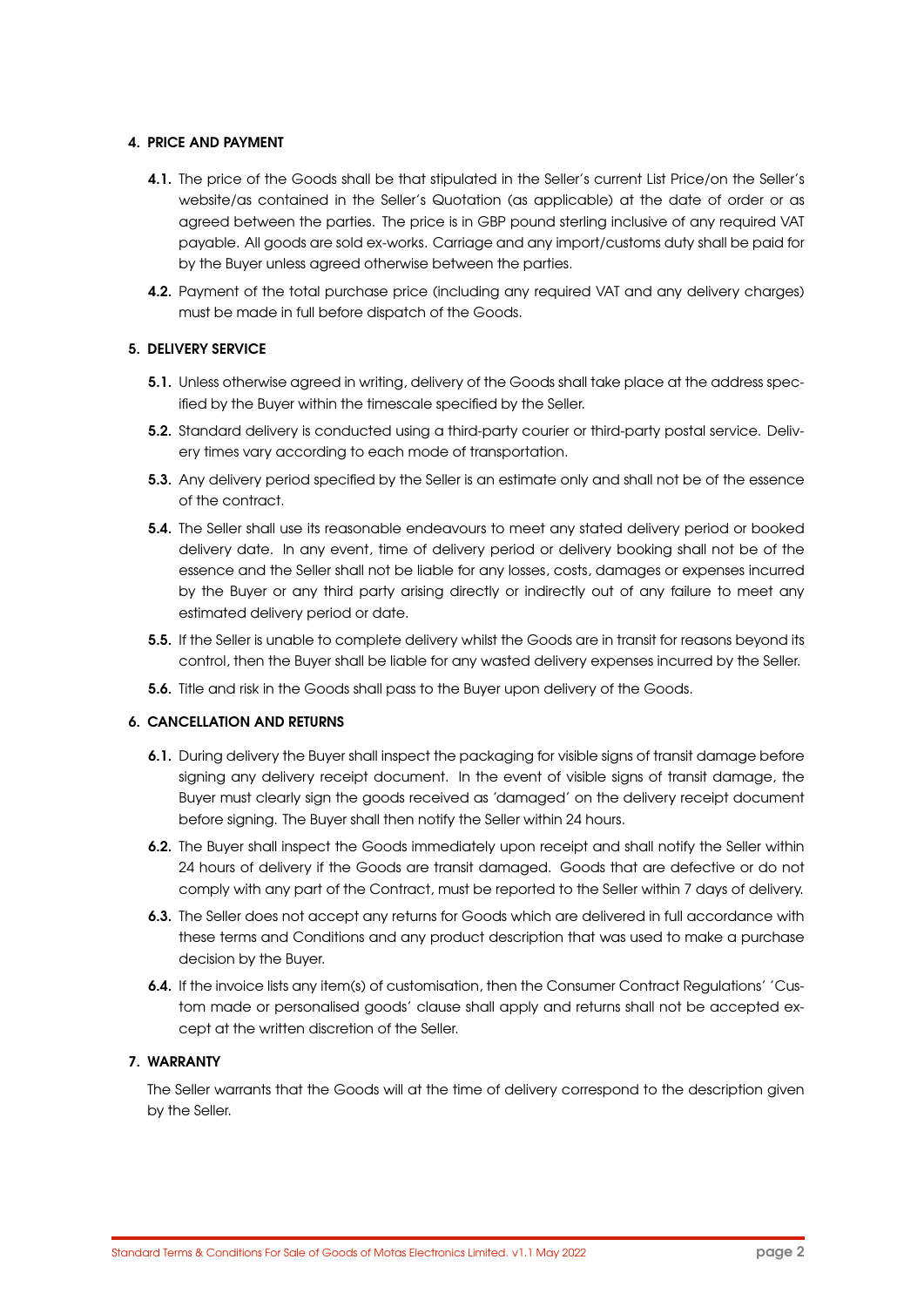### 8. GUARANTEES

In addition to the Buyer's statutory rights, the Seller guarantees all Goods against faulty workmanship and materials for a period of 12 months from the date of delivery.

### 9. LIMITATION OF LIABILITY

- 9.1. Nothing in these Terms and Conditions shall exclude or limit the liability of the Seller for death or personal injury, however, the Seller shall not be liable for any direct loss or damage suffered by the Buyer howsoever caused, as a result of any negligence, breach of contract or otherwise in excess of the price of the Goods.
- 9.2. The Seller shall not be liable under any circumstances to the Buyer or any third party for any indirect or consequential loss of profit, consequential or other economic loss suffered by the Buyer howsoever caused, as a result of any negligence, breach of contract, misrepresentation or otherwise.
- 9.3. The Seller does not exclude liability for (i) any fraudulent act or omission: or (ii) for death or personal injury caused by negligence or breach of the Seller's other legal obligations. Subject to this, the Seller is not liable for (i) loss which was not reasonably foreseeable to both parties at the time when the Contract was made, or (ii) loss (e.g. loss of profit) to the Customer's business, trade, craft or profession which would not be suffered by a Consumer because the Seller believes the Buyer is not buying the Goods wholly or mainly for its business, trade, craft or profession.

### 10. FORCE MAJEURE

Neither party shall be liable for any delay or failure to perform any of its obligations if the delay or failure results from events or circumstances outside its reasonable control, including but not limited to acts of God, strikes, lock-outs or other industrial action by third parties, civil commotion, riot, invasion, terrorist attack or threat of terrorist attack, war (whether declared or not) or threat or preparation for war, fire, explosion, storm, flood, earthquake, subsidence, epidemic or other natural disaster, or failure of public or private telecommunications networks or impossibility of or delay caused by the use of railways, shipping, aircraft, motor transport or other means of public or private transport, breakdown of plant or machinery or shortage or unavailability of raw materials from a natural source of supply, and the party shall be entitled to a reasonable extension of its obligations.

## 11. SEVERANCE

If any term or provision of these Terms and Conditions is held invalid, illegal or unenforceable for any reason by any court of competent jurisdiction such provision shall be severed and the remainder of the provisions hereof shall continue in full force and effect as if these Terms and Conditions had been agreed with the invalid, illegal or unenforceable provision eliminated.

## 12. INTELLECTUAL PROPERTY AND RIGHT TO USE IT

The Buyer acknowledges and agrees that all copyright, trademarks and all other intellectual property rights in all the Seller's products, literature and websites shall remain at all times vested in the Seller. The Buyer acknowledges and agrees that the material and content contained within the website is made available for personal non-commercial use only and the Buyer may (if necessary to make a purchase on the website) download such material and content. Any other use of the material and content of the website is strictly prohibited. The Buyer agrees not to (and agrees not to assist or facilitate any third party to) copy, reproduce, transmit, publish, display, distribute, commercially exploit or create derivative works of such material and content.